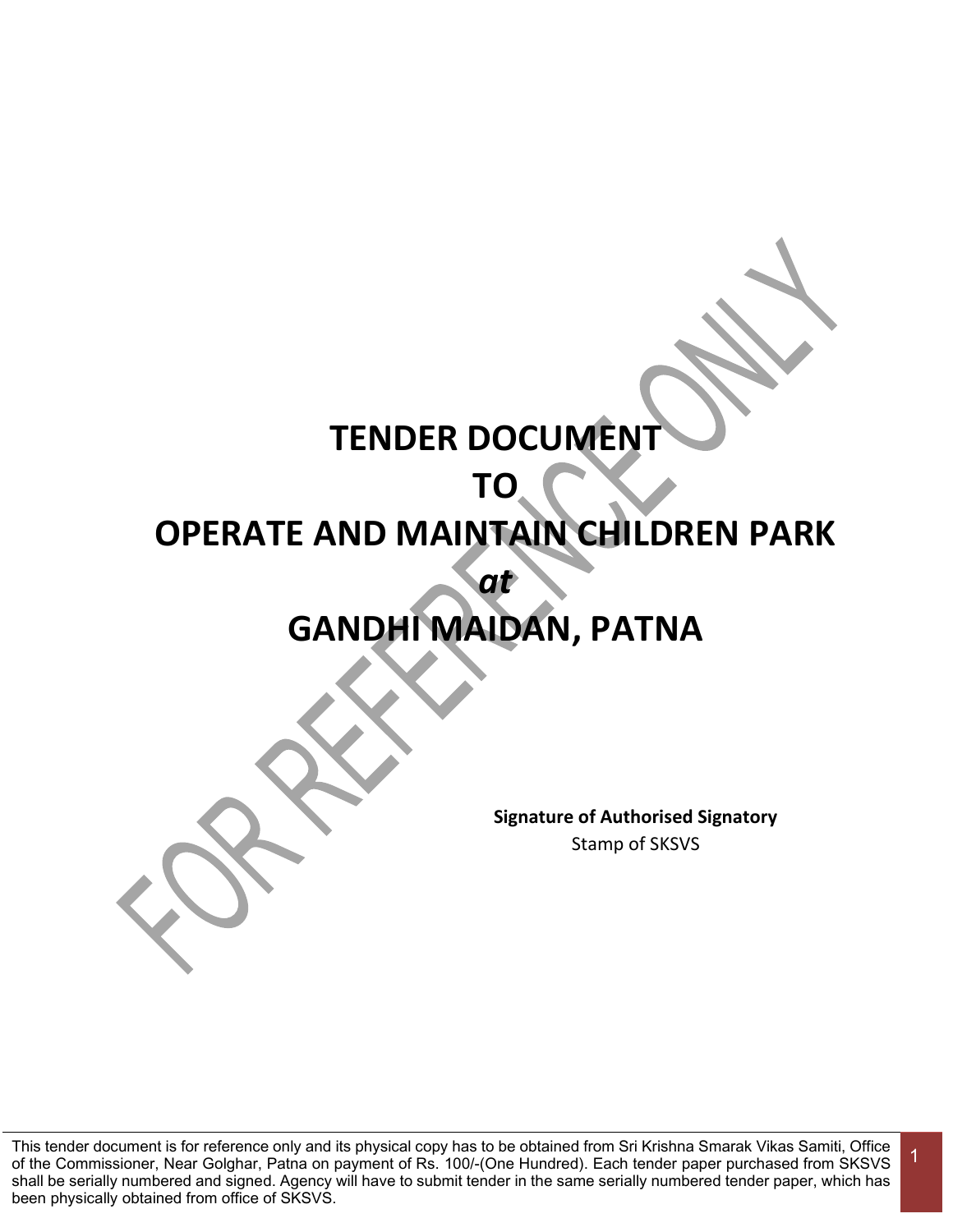## **1. INTRODUCTION**

Sri Krishna Smarak Vikas Samiti (SKSVS) is a non–profit society registered under the Society Registration Act 21, 1860. It is a body bestowed with authority for management of Gandhi Maidan and Sri Krishna Memorial Hall, Patna.

In view of the huge inflow of people in this historic Gandhi Maidan and prospective demands, Children Park at Gandhi Maidan has been brought into existence to attract the kids/children for their leisure activities. This newly constructed Children Park envisages a modern and healthy playing environment.

SKSVS is seeking an agency to operate and maintain Children Park at Gandhi Maidan, Patna. Hence this Tender is called from the interested and suitable company/ firm/agency.

## **2. DESCRIPTION OF CHILDREN PARK**

The Children Park is constructed in Gandhi Maidan near Gate No-5. The total area of this park is approximately 9750 sq.ft. (30"x325" sq.ft). Total 42 playing equipments are proposed to be installed in the park with 27 types of different equipments :-

| S.No. | Particular <sup>®</sup>         | Length         | Width          |  |
|-------|---------------------------------|----------------|----------------|--|
| 01    | Shark Spring Rider PGKD 27      | 1.8            | 1.4            |  |
| 02    | Jumbo Spring Rider PGKD 36      | $\overline{2}$ | 1.5            |  |
| 03    | Duck Spring Rider PGKD 11       | $\overline{2}$ | 1.5            |  |
| 04    | Roto Mini Wave Slide ROSD 19    | 3.8            | 1.6            |  |
| 05    | Combination Set 4 in I PGKD 02  | 3.9            | 2.6            |  |
| 06    | Combination Set 3 in IPGKD 03   | 3              | 2.6            |  |
| 07    | Dolphin See Saw PGSS 07         | 1.4            | 2              |  |
| 08    | <b>Elephant See Saw PGSS 06</b> | 1.4            | $\overline{2}$ |  |
| 09    | Multy Seater Sea Saw PGSS 04    | 1.5            | $\overline{4}$ |  |
| 10    | <b>Steer Go Round PGMR 10</b>   | 4.5            | 4.5            |  |
| 11    | Cycle Merry Go Round PGMR 12    | 2.2            | 2.2            |  |
| 12    | FRP Platform MGR PGMR 08        | 3              | 3              |  |
| 13    | Animal MGR PGMR 02              | 3.1            | 3.1            |  |
| 14    | Four Seater MGR PGMR 05         | 3.1            | 3.1            |  |
| 15    | Twinder Go Round PGMR 01        | 2.5            | 2.5            |  |

#### **Description:-**

This tender document is for reference only and its physical copy has to be obtained from Sri Krishna Smarak Vikas Samiti, Office of the Commissioner, Near Golghar, Patna on payment of Rs. 100/-(One Hundred). Each tender paper purchased from SKSVS shall be serially numbered and signed. Agency will have to submit tender in the same serially numbered tender paper, which has been physically obtained from office of SKSVS.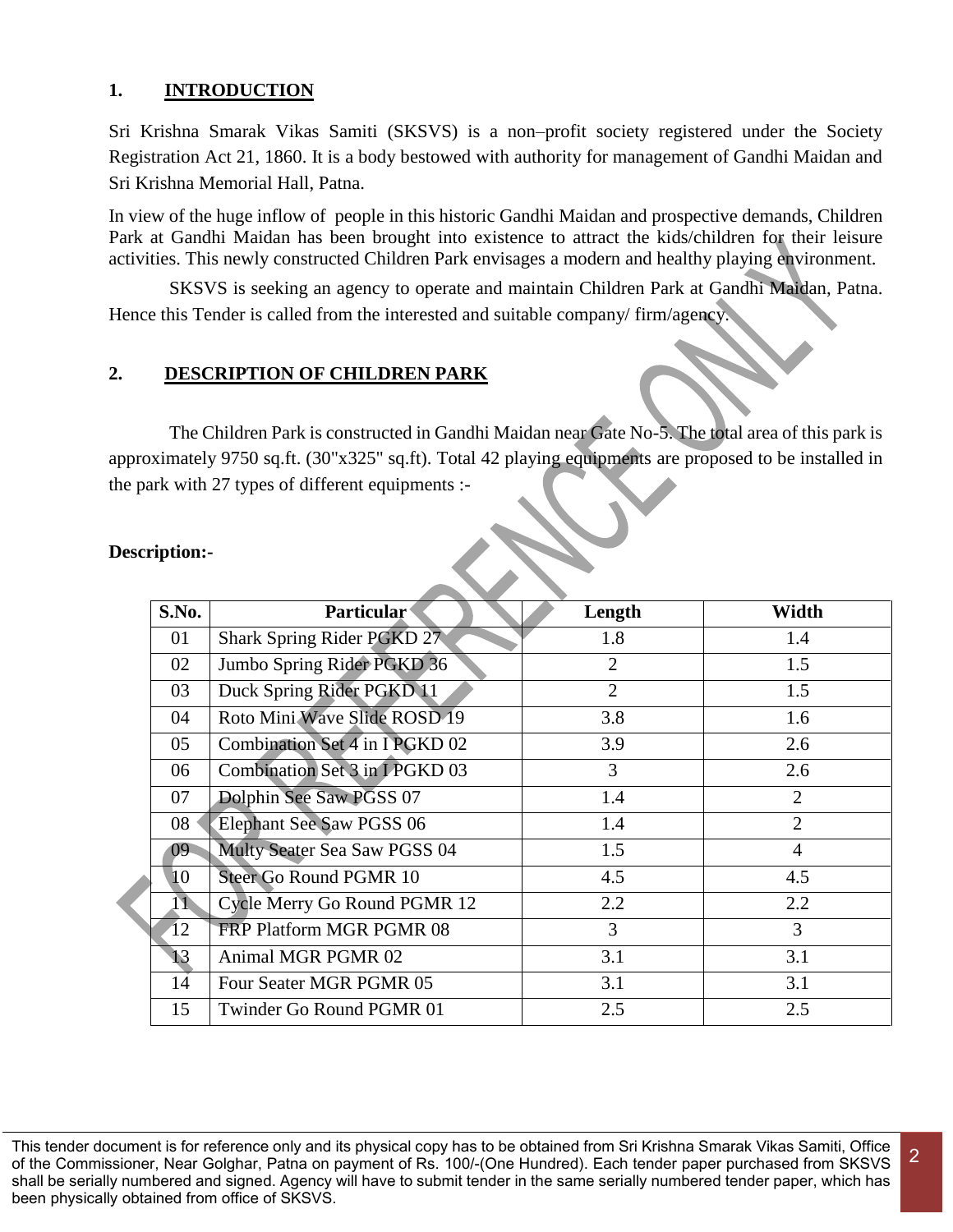| 16 | Circular Swing PGKD 06          | 3   | 2.5 |
|----|---------------------------------|-----|-----|
| 17 | Flying Butterfly PGKD 05        | 3   | 2.5 |
| 18 | <b>Balancing Bridge PGTH 03</b> | 8.3 | 1.8 |
| 19 | Disc Challenger PGTH 01         | 5.5 | 2.1 |
| 20 | Four Seater Arc Swing PGSW 01   | 7.5 | 2.5 |
| 21 | Triple Wave Slide PGSD 45/46    | 6.5 | 3.5 |
| 22 | Straight Curve Slide PGSD 37    | 5.7 | 1.8 |
| 23 | Metal Roller Slide PGSD 51/52   | 7.1 | ↑   |
| 24 | Multi Lane Slide PGSD 21        | 8.7 |     |
| 25 | MAPS <sub>14</sub>              | 7.5 | 7.4 |
| 26 | <b>MAPS 02</b>                  | 8.5 | 7.5 |
| 27 | MAPS <sub>43</sub>              | 13  | 7.4 |

The above description is tentative and can be changed without notice at any time.

## **3. ELIGIBILTY CRITERIA**

Tender shall be evaluated in two stages:-

- *1. Technical evaluation of proposal* 
	- a) Earnest money of Rs.5,000/- is to be paid along with the technical bid through D.D. in favour of 'Sri Krishna Smarak Vikas Samiti' payable at Patna
	- b) Company/ firm must provide photo copy of Pan Card.

The user charge levied by the agency shall not exceed the following:-

Entry Fee – Rs. 5/- per person

This tender document is for reference only and its physical copy has to be obtained from Sri Krishna Smarak Vikas Samiti, Office of the Commissioner, Near Golghar, Patna on payment of Rs. 100/-(One Hundred). Each tender paper purchased from SKSVS shall be serially numbered and signed. Agency will have to submit tender in the same serially numbered tender paper, which has been physically obtained from office of SKSVS. 3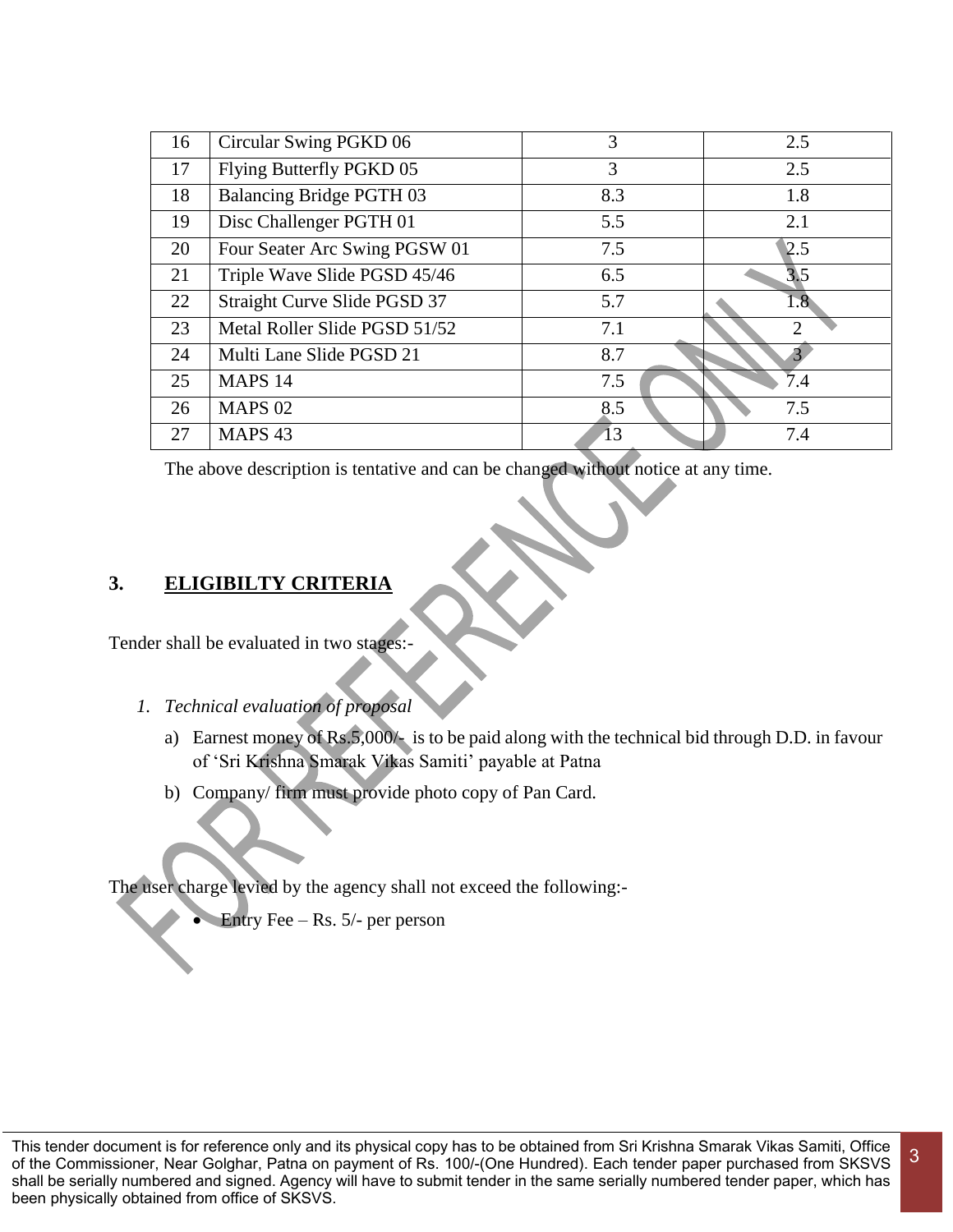# **4. Financial Bid (Separate sealed envelope)**

The Agency shall be selected after fulfilling the terms & conditions of the technical bid and the bidder who offers the highest amount will be considered.

Financial proposal would be the net amount payable to SKSVS on a monthly basis within the  $7<sup>th</sup>$  day of the month.

The bidder fulfilling Technical Stage will be shortlisted for financial evaluation. Claims without documentary evidence will not be considered.

SKSVS reserves the right to verify the claims made by the Bidders and to carry out the capability assessment of the Bidders and the SKSVS decision shall be final in this regard. SKSVS may, in its absolute discretion, waive any of the conditions and/or requirements in the TENDER in respect of any or all of the bidders.

# **5. OBLIGATIONS OF THE BIDDING AGENCY**

- 1. The Agency shall use only the space earmarked for the Children Park, and shall not use any other space for any other purpose. The agency shall not use any space for any advertisement etc.
- 2. The agency is responsible for maintaining and cleanliness of the area at all times.

# **6. Guidelines for scope of work:**

- 1. Proper park timing as decided by SKSVS should be strictly maintained on a daily basis.
- 2. Proper maintenance of all park equipments.
- 3. Proper cleanliness and hygiene shall be maintained in the premise which includes inner and outside boundary wall. Any litter thrown anywhere in the Children Park area due to the activities of the Person has to be cleared/collected by the Agency only.
- 4. First Aid Medical Box is to be kept and maintained by the agency all the time in case of meeting any casualty.
- 5. The playing equipments should only be used by the children and shall not be allowed to use/ misuse it by any adult person.

# **7. DECLARATION OF SUCCESSFUL BIDDER**

Upon acceptance of the Proposal of the tenderer financially qualified with or without negotiations, SKSVS shall declare the tenderer as the Successful Bidder.

This tender document is for reference only and its physical copy has to be obtained from Sri Krishna Smarak Vikas Samiti, Office of the Commissioner, Near Golghar, Patna on payment of Rs. 100/-(One Hundred). Each tender paper purchased from SKSVS shall be serially numbered and signed. Agency will have to submit tender in the same serially numbered tender paper, which has been physically obtained from office of SKSVS.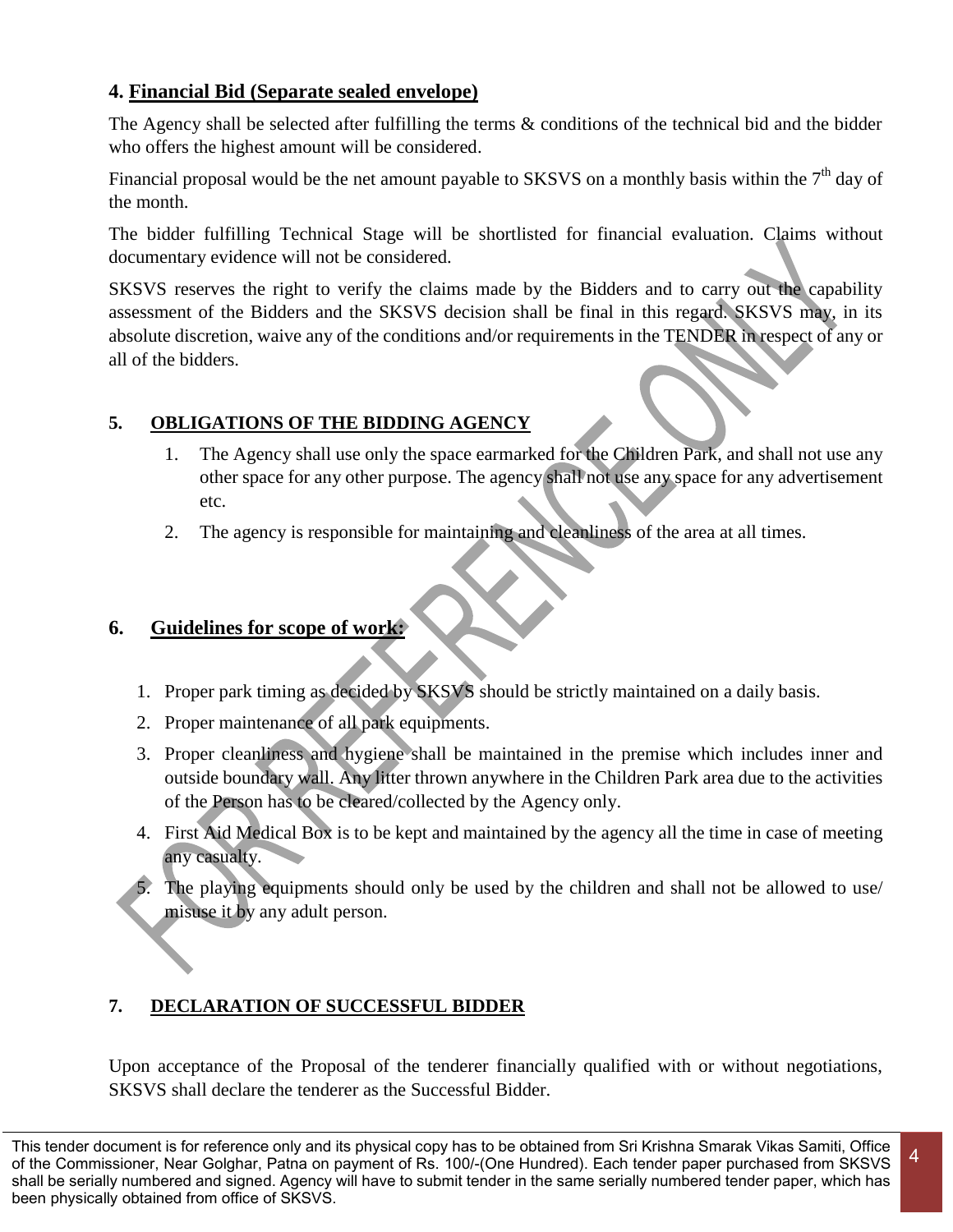## **8. NOTIFICATION**

SKSVS will notify the Successful Bidder by a Letter of Award (LOA) that its Proposal has been accepted.

## **9. RIGHT TO ACCEPT OR REJECT PROPOSAL**

SKSVS reserves the right to accept or reject any or all of the Proposals without assigning any reason.

SKSVS reserves the right to invite revised Proposals from Bidders with or without amendment of the Tender Document at any stage, without liability or any obligation for such invitation and without assigning any reason.

## **10. OVERALL MANAGEMENT**

The Agency must employ adult and efficient labour/ Staff only. Employment of child labour will lead to the termination of the contract. The successful bidder shall engage only such workers, whose antecedents have been thoroughly verified including character and other formalities.

The agency shall ensure that all the workforce deployed should be in proper uniform while on duty.

## **11. TERMS AND CONDITIONS**

- 1) The SKSVS shall award work to the Agency for 6 months. The agreement will be made and executed initially only for 6 months commencing from the date of agreement. It may or may not be extended.
- 2) If there is any damage to any public property/ facility at Gandhi Maidan or any payments due to SKSVS or any demand from any authority to SKSVS regarding dues payable by the Agency, the Bidder shall be liable to pay the same, failing which SKSVS will take action against the Agency.
- The Agency shall obtain prior permission of SKSVS before carrying out any modifications in the work schedule or before putting any furniture and fixtures in the Children Park.
- 4) Inspection of the Children Park area may be conducted by any officer/ employee of SKSVS at any time and day.
- 5) The proposed operation of the Children Park timings are from 06:00 AM till 08:00 PM, but it may be changed as per directions of SKSVS.
- 6) The Agency shall hand back the Children Park space along with its adjoining infrastructure in original condition to the SKSVS after termination of the agreement.

This tender document is for reference only and its physical copy has to be obtained from Sri Krishna Smarak Vikas Samiti, Office of the Commissioner, Near Golghar, Patna on payment of Rs. 100/-(One Hundred). Each tender paper purchased from SKSVS shall be serially numbered and signed. Agency will have to submit tender in the same serially numbered tender paper, which has been physically obtained from office of SKSVS.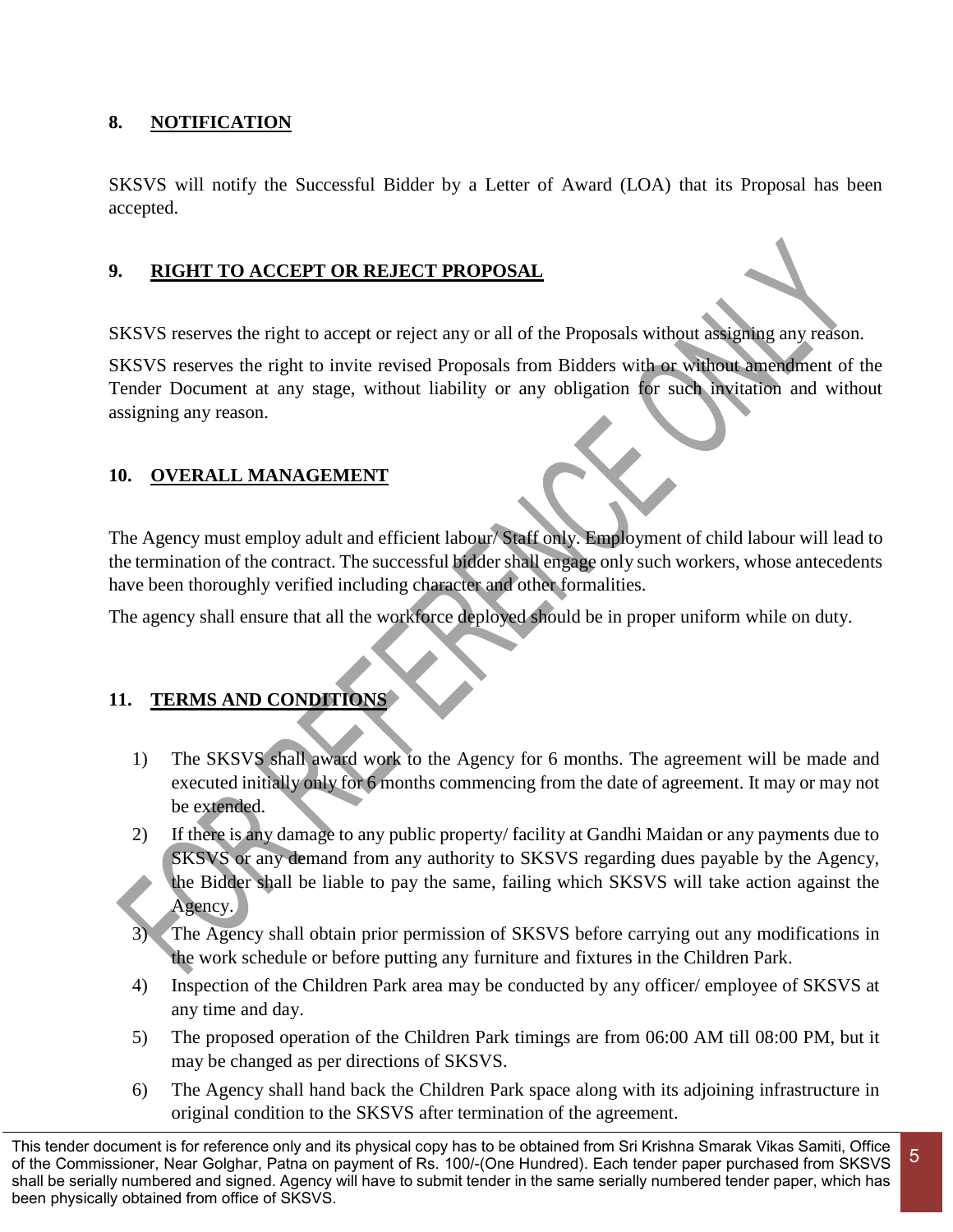- 7) The Agency shall carry out only the specified approved activities in and around the Children Park and shall not carry out any unspecified activities in contravention with the agreement. If the Agency indulges in carrying out any unapproved activities, the SKSVS shall be at liberty to cancel the agreement after giving one week (seven days) written notice to the Agency.
- 8) The Agency shall maintain the Children Park without causing any damages to the park, its surroundings and the environment during the period of agreement.
- 9) The SKSVS reserves the right to cancel allotment at any point of time after giving one week (seven days) written notice to the Agency and also the right to inspect and control the maintenance and operational work undertaken by the Agency at all times and the Agency shall obey the orders and directions issued by the SKSVS in this regard. However in case of emergency or other compelling circumstances, SKSVS may stop operation of this Park at any time.
- 10) Cleanliness has to be maintained in the allotted area. Any litter thrown anywhere in the Children Park area due to the activities of the Person/Firm/Agency has to be cleared/collected by the Agency only.
- 11) Any other condition found necessary by management shall be included after discussion in the agreement.
- 12) No advertisement panels shall be allowed to be put inside or outside the Children Park.
- 13) The successful bidder shall have to deposit bank guarantee/demand draft of Rs. 50,000/- (Fifty Thousand) as performance guarantee at the time of signing of agreement for the assigned work.
- 14) The above Terms and Conditions are included in the agreement.

Agency agreeing the above terms and conditions, satisfying the above eligibility conditions and interested in running the above activities should give the **financial bid** with their agency profile.

6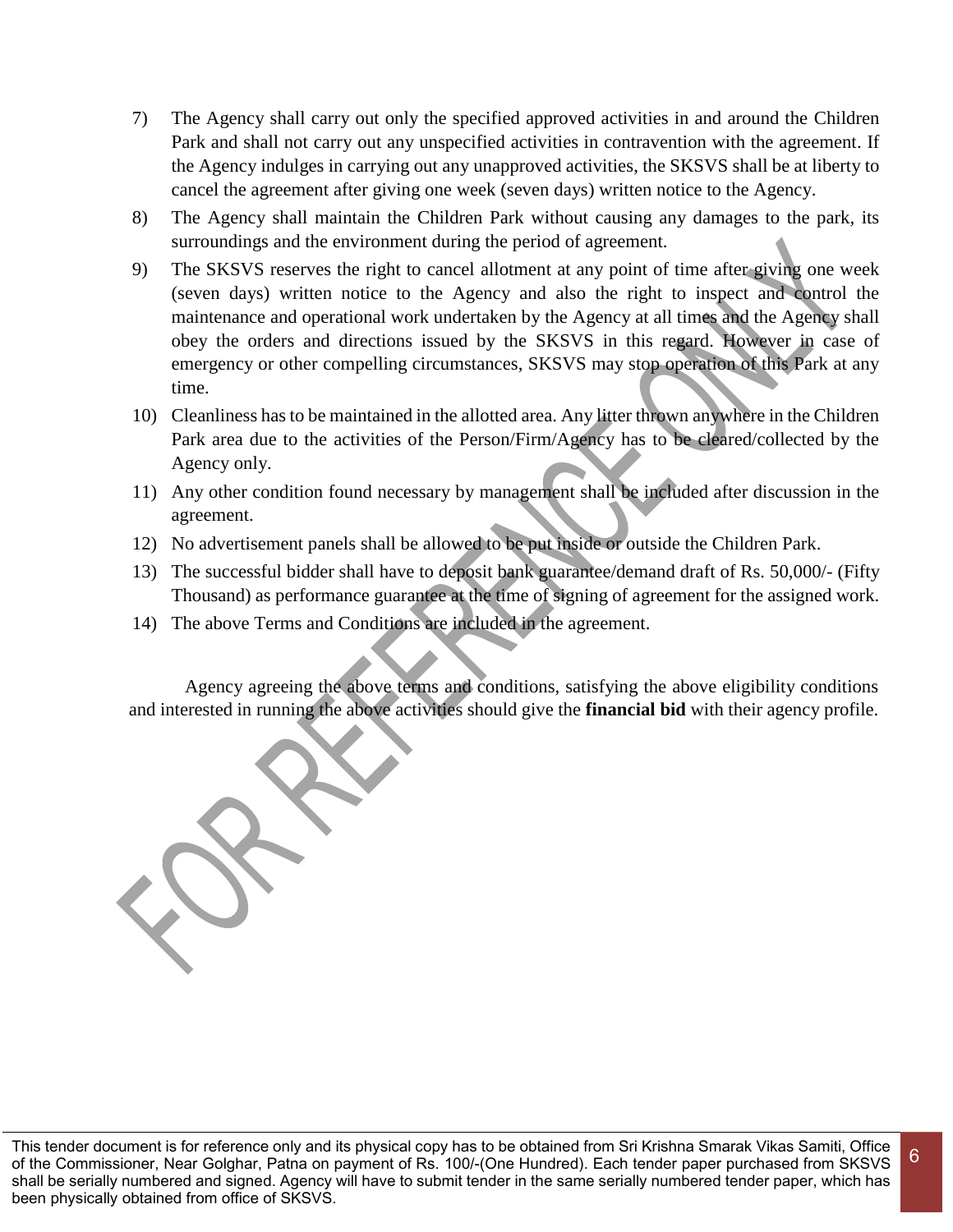# **12. Technical Bid**

## **Particulars of the Company/ Firm (Please submit along with documentary evidence)**

A bidder shall submit Technical Bid and Financial Bid in separate sealed envelopes contained in another envelope containing both the Financial and Technical Bid. A bidder shall not submit more than one bid.

| S.No. | <b>Particulars</b>                                                                                                                     |                      |
|-------|----------------------------------------------------------------------------------------------------------------------------------------|----------------------|
| 01    | Name of the Company/Firm                                                                                                               |                      |
| 02    | Type of the Company whether,<br>Proprietorship, Partnership<br>Etc.                                                                    |                      |
| 03    | Name and Address of the<br>Proprietor/Partners/Directors<br>of the Company.                                                            | (i)<br>(ii)<br>(iii) |
| 04    | Registered Office Address and<br>Telephone / Mobile Number &<br>Email address.<br>Local Contact Address/<br>Telephone / Mobile Number. |                      |
|       | Photo copy of Pan Card                                                                                                                 |                      |
|       | EMD of Rs. $5,000/-$ (five<br>thousand)                                                                                                |                      |
|       |                                                                                                                                        |                      |

# **Signature of the applicant with Seal**

This tender document is for reference only and its physical copy has to be obtained from Sri Krishna Smarak Vikas Samiti, Office of the Commissioner, Near Golghar, Patna on payment of Rs. 100/-(One Hundred). Each tender paper purchased from SKSVS shall be serially numbered and signed. Agency will have to submit tender in the same serially numbered tender paper, which has been physically obtained from office of SKSVS.